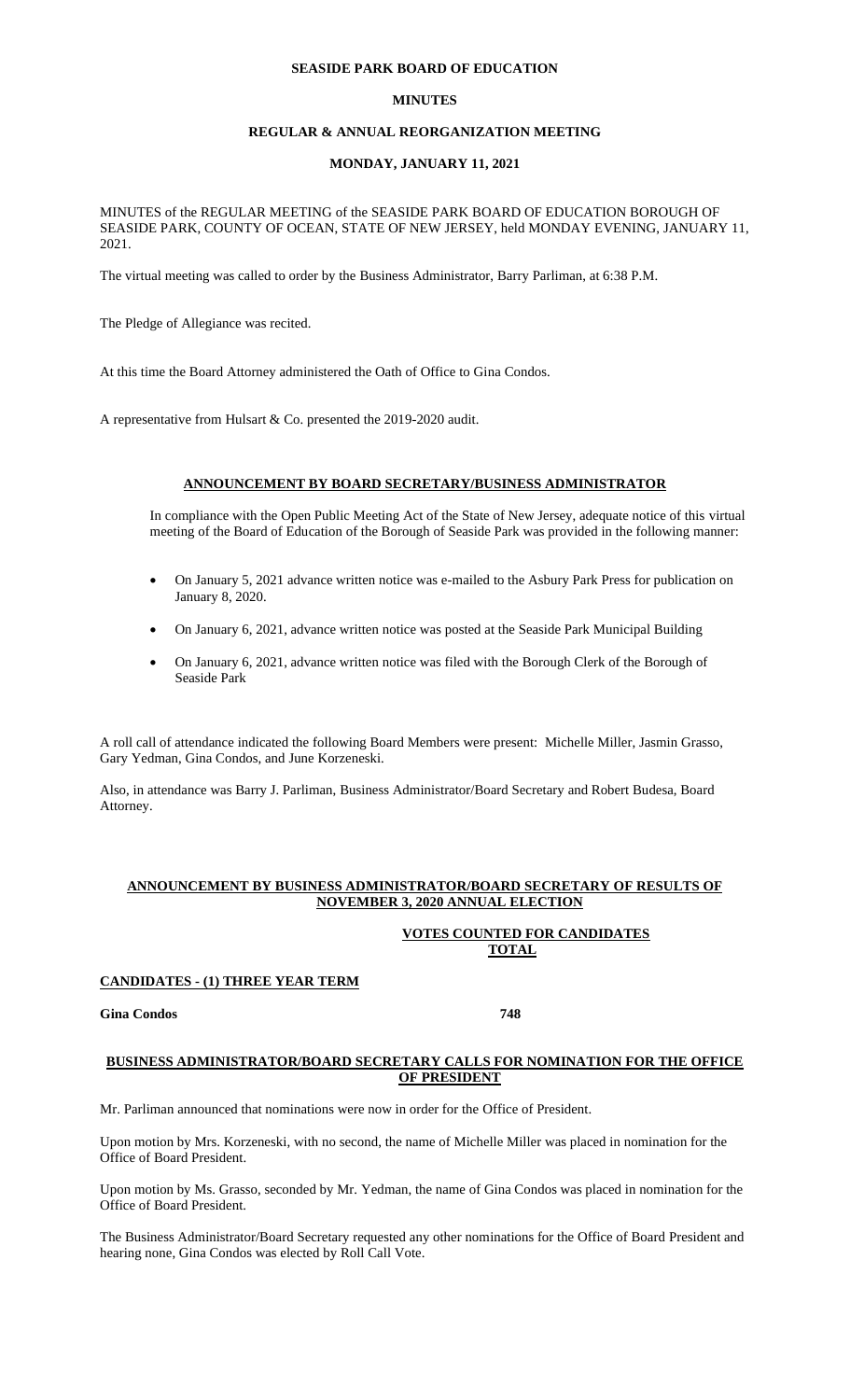### **NEW BOARD PRESIDENT CALLS FOR NOMINATIONS FOR OFFICE OF VICE PRESIDENT**

Mrs. Condos announced that nominations were now in order for the Office of Vice President.

Upon motion by Ms. Miller, with no second, the name of June Korzeneski was placed in nomination for the Office of Vice President.

Upon motion by Ms. Grasso, seconded by Mrs. Condos, the name of Gary Yedman was placed in nomination for the Office of Vice President.

The President requested any other nominations for the Office of Vice President and hearing none, Gary Yedman was elected by Roll Call Vote.

## **ANNUAL RESOLUTIONS**

Upon motion by Mrs. Korzeneski, seconded by Ms. Miller, the following resolution was approved;

RESOLVED, That the New Jersey School Boards Association "Code of Ethics" shall be considered the official Code of Ethics of the Seaside Park Board of Education:

### CODE OF ETHICS

- a. I will uphold and enforce all laws, state board rules and regulations, and court orders pertaining to schools. Desired changes should be brought about only through legal and ethical procedures.
- b. I will make decisions in terms of the educational welfare of children and will seek to develop and maintain public schools which meet the individual needs of all children regardless of their ability, race, creed, sex or social standing.
- c. I will confine my Board action policy-making, planning, and appraisal, and I will help to frame policies and plans only after the board has consulted those who will be affected by them.
- d. I will carry out my responsibility, not to administer the schools, but, together with my fellow Board members, to see that they are well run.
- e. I will recognize that authority rests with the Board of Education and will make no personal promises nor take any private action which may compromise the Board.
- f. I will refuse to surrender my independent judgment to special interest or partisan, political groups or to use the schools for personal gain or for the gain of friends.
- g. I will hold confidential all matters pertaining to the schools which, if disclosed, would needlessly injure individuals or the schools. But in all other matters, I will provide accurate information and, in concert with my fellow Board members, interpret to the staff the aspirations of the community for its schools.
- h. I will vote to appoint the best qualified personnel available after consideration of the recommendation of the chief administrative officer.
- i. I will support and protect school personnel in proper performance of their duties.
- j. I will refer all complaints to the chief administrative officer and will act on such complaints at public meetings only after failure of administrative solution.

All members present voting Aye.

### **APPOINTMENT OF DELEGATE AND ALTERNATE TO N.J.S.B.A.**

Upon motion by Ms. Miller, seconded by Mrs. Korzeneski the following resolutions were approved;

RESOLVED, That the Board of Education appoint the following members as Delegate and Alternate, respectively, to New Jersey School Boards Association, commencing January 11, 2021 and until the next Organization Meeting of the Board of Education in 2022.

> Gary Yedman Jasmin Grasso, alternate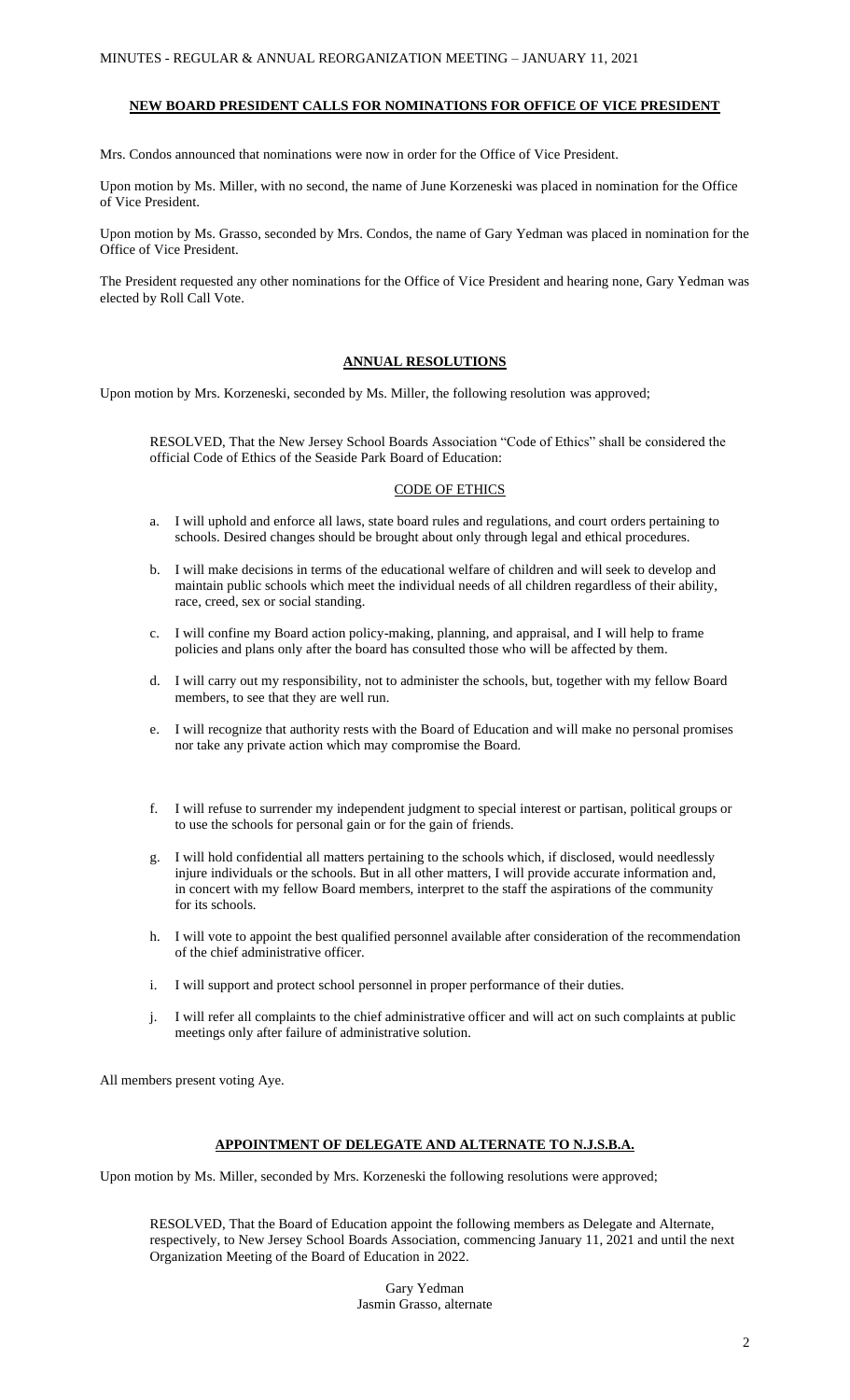# **APPOINTMENT OF DELEGATE AND ALTERNATE OF O.C.S.B.A.**

RESOLVED, That the Board of Education appoint the following members as Delegate and Alternate, respectively, to Ocean County School Boards Association, commencing January 11, 2021 and until the next Organization Meeting of the Board of Education in 2022.

Michelle Miller

June Korzeneski, alternate

All members present voting Aye.

### **APPROVAL OF MINUTES OF PREVIOUS MEETING**

Upon motion by Ms. Miller, seconded by Ms. Grasso, the following resolution was approved;

RESOLVED, That the Board of Education approve the minutes of the following meeting as prepared by the Board Secretary:

Monday, December 7, 2020 – Regular Meeting

All members present voting Aye.

### **COMMUNICATIONS**

A. Letter dated December 23, 2020 from Charles Muller, Interim Executive County Superintendent re: Lavallette Borough School District

### **PUBLIC COMMENTS ON AGENDA ITEMS**

There were none.

## **RESOLUTIONS**

Upon motion by Mr. Yedman, seconded by Ms. Grasso, the following resolutions A -J were approved;

# **A. AUTHORIZATION TO APPROVE RESOLUTION FOR SEMI PROGRAM**

RESOLVED, That the Board of Education approve the following resolution:

### **Waiver of Requirements Special Education Medicaid Initiative (SEMI) Program**

Whereas, NJAC 6A:23A-5.3 provides that a school district may request a waiver of compliance with respect to the district's participation in the Special Education Medicaid Initiative (SEMI) Program for the 2020 - 2021, and

Whereas, the Seaside Park Board of Education desires to apply for this waiver due to the fact that the district has fewer than 40 Medicaid eligible classified students.

Now Therefore Be It Resolved, that the Seaside Park Board of Education hereby authorizes the Chief School Administrator to submit to the Executive County Superintendent of Schools in the County of Ocean an appropriate waiver of the requirements of NJAC 6A:23A-5.3 for the 2020 - 2021 school year.

# **B. TRAVEL AND RELATED EXPENSE REIMBURSEMENT 2020-2021**

WHEREAS, the Seaside Park Board of Education recognizes school staff and Board members will incur travel expenses related to and within the scope of their current responsibilities and for travel that promotes the efficient operation of the school district; and

WHEREAS, N.J.A.C. 6A:23B-1.1 et seq. requires Board members to receive approval of these expenses by a majority of the full voting membership of the Board and staff members to receive prior approval of these expenses by the Superintendent of Schools and a majority of the full voting membership of the Board; and

WHEREAS, a Board of Education may establish, for regular district business travel only, an annual school year threshold of \$500.00 per staff member where prior Board approval shall not be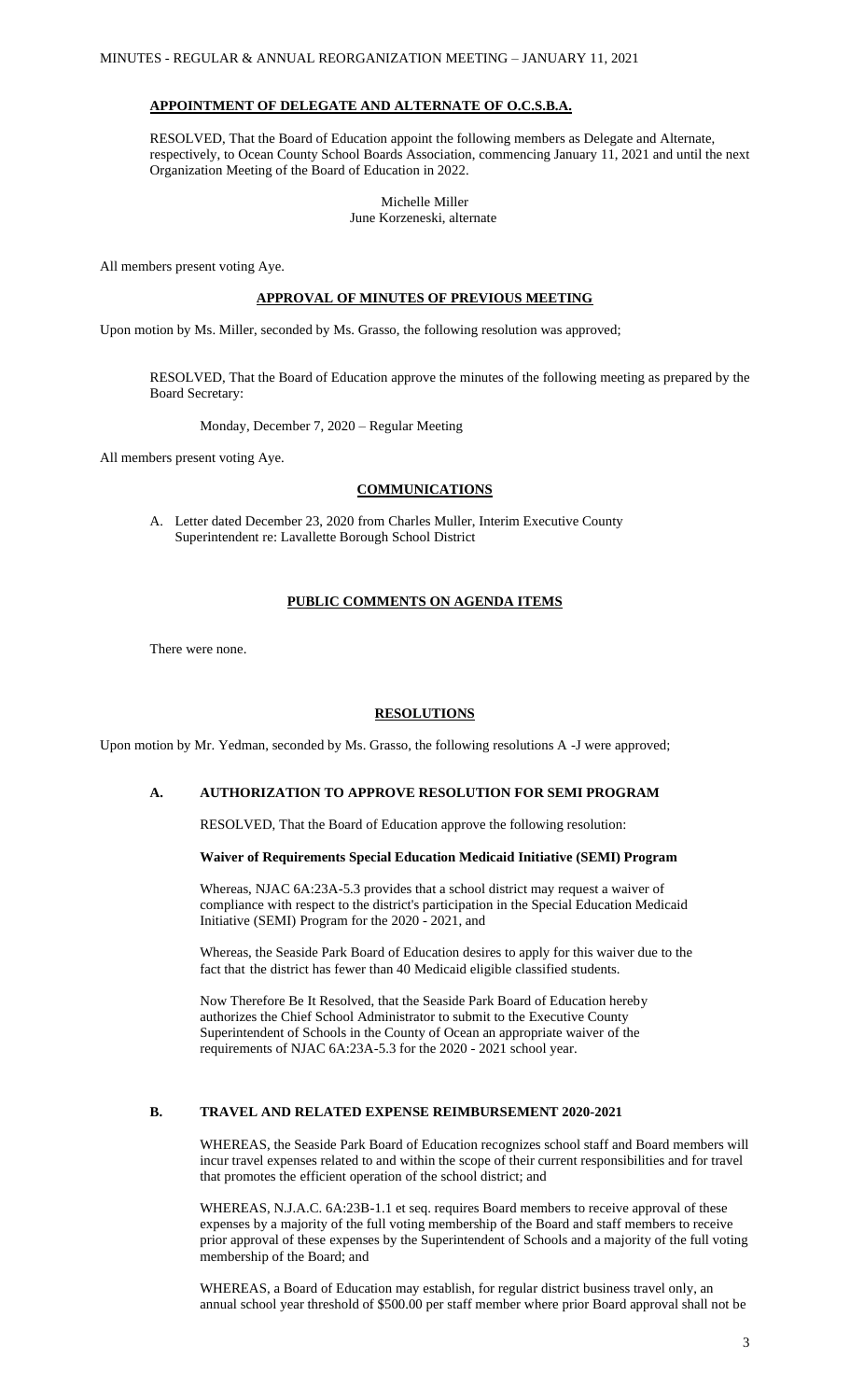required unless this annual threshold for a staff member is exceeded in a given school year (July 1 through June 30); and

WHEREAS, travel and related expenses not in compliance with N.J.A.C. 6A:23B-1.1 et seq., but deemed by the Board of Education to be necessary and unavoidable as noted on the approved Board of Education Out of District Travel and Reimbursement Forms; now

THEREFORE, BE IT RESOLVED, the Board of Education approves all travel not in compliance with N.J.A.C. 6A:23B-1.1 et seq. as being necessary and unavoidable as noted on the approved Board of Education Out of District Travel and Reimbursement Forms; and

BE IT FURTHER RESOLVED, the Board of Education approves travel and related expense reimbursements in accordance with N.J.A.C. 6A:23B-1.2(b), to a maximum expenditure of \$3,000.00 for all staff and board members.

# **C. APPROVAL OF OFFICIAL NEWSPAPER**

RESOLVED, That the Board of Education designate the Asbury Park Press as the official newspaper for the school district.

### **D. APPROVAL OF ANNUAL MEETING SCHEDULE**

RESOLVED, That the Board of Education approve the following schedule of meeting dates; formal action will be taken at all regular meetings. All meetings will be held at 6:30 P.M. on the 2nd Monday of every other month, with some exceptions.

> March 15, 2021 May 3, 2021 July 12, 2021 September 13, 2021 November 8, 2021 January 3, 2021; 4:30 P.M.

# **E. AUTHORIZATION OF USE OF BUILDING**

RESOLVED, That the Board of Education authorize use of the Multi-Purpose Room by the Toms River Black Sox U-9 Baseball Team for the purpose of agility training on Tuesday nights starting in January and going through June between the hours of 5 P.M. -7 P.M.

## **F. AUTHORIZATION OF USE OF BUILDING**

RESOLVED, That the Board of Education authorize use of the Multi-Purpose Room by the Lavallette School PTO for the purpose of Bi-Monthly meetings on the following dates between the hours of 6:30 P.M. – 7:30 P.M.;

> Monday, January 25, 2021 Monday, March 22, 2021 Monday, May 17, 2021

## **G. AUTHORIZATION OF USE OF BUILDING**

RESOLVED, That the Board of Education authorize use of the Playground, Bathrooms and a vacant classroom by New Logic Educators for the purpose of Marine Science Camp from August 23-27 2021 between the hours of 9:00 A.M. – 2:00 P.M.

### **H. APPOINT A REPRESENTATIVE TO THE LAVALLETTE BOARD OF EDUCATION**

Resolved, That the Seaside Park Board of Education appoint June Korzeneski as a representative on the Lavallette Board of Education commencing on January 11, 2021 and until the next Organization Meeting of the Board of Education in 2022.

# **I**. **CONFIRMATION OF TRANSPORTATION CONTRACTS**

RESOLVED, That the Board of Education confirm the following contracts with Toms River Regional Schools for transportation for the 2020-2021 school year:

ROUTE # 1E11A - Intermediate East – 11/9/20 – 6/30/21 - \$318.00

ROUTE# IN2AB - Intermediate North – 11/9/20 – 6/30/21 - \$1,691.00

ROUTE # SB02AA – Silver Bay – 9/8/20 – 6/30/21 - \$1,999.00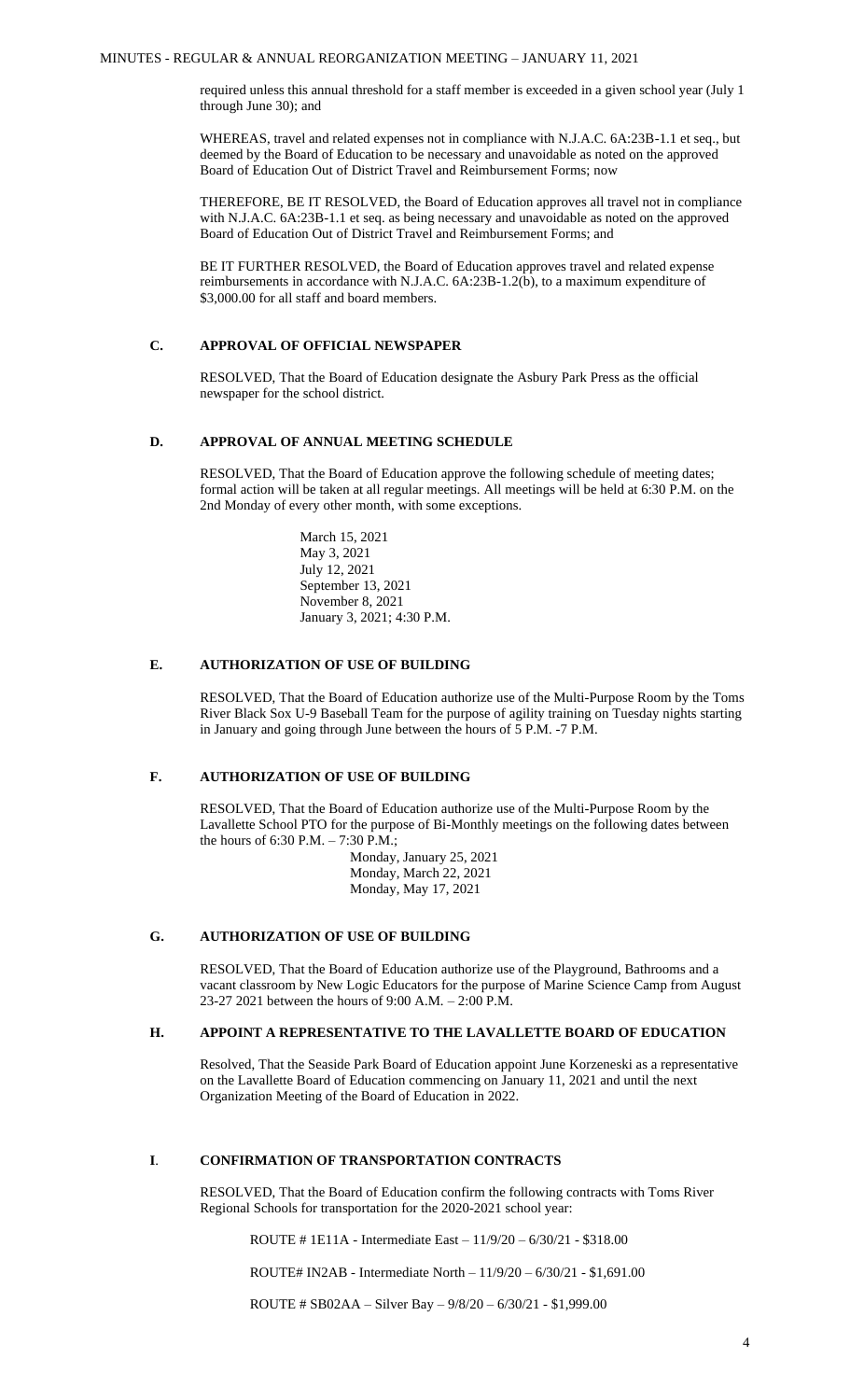ROUTE # WD52A – West Dover – 9/8/20 – 6/30/21 - \$2,300.00

ROUTE # WS12A – Washington Street – 11/9/20 – 6/30/21 - \$334.63

## **J. CONFIRMATION OF 2020-2021 PURCHASE ORDERS**

RESOLVED, That the Board of Education confirm the following 2020-2021 purchase orders in the various categories and amounts shown for a total of \$70,372.18

| $P.O. \#$ | <b>VENDOR</b>            | <b>DESCRIPTION</b>                     | <b>ACCOUNT</b> | <b>AMOUNT</b> |
|-----------|--------------------------|----------------------------------------|----------------|---------------|
| 2021-068  | Johnson Controls         | Fire Alarm                             | 11-999-261-420 | \$1,749.79    |
| 2021-070  | Atra                     | <b>Janitorial Supplies</b>             | 11-999-230-610 | \$2,519.11    |
| 2021-071  | <b>TRBOE</b>             | Tuition Reg-Nov/Dec                    | 11-999-100-561 | \$15,443.40   |
| 2021-071  | <b>TRBOE</b>             | Tuition Spec Ed-Nov/Dec 11-999-100-562 |                | \$13,037.20   |
| 2021-072  | Lavallette BOE           | Tuition Reg-Nov/Dec                    | 11-999-100-561 | \$28,792.60   |
| 2021-073  | ADP                      | <b>Payroll Processing</b>              | 11-999-230-339 | \$296.60      |
| 2021-074  | <b>Asbury Park Press</b> | Advertising                            | 11-999-230-530 | \$17.10       |
| 2021-075  | Hulsart & Co             | Auditor                                | 11-999-230-332 | \$6,300.00    |
| 2021-076  | Boro of SSP              | Water/Sewer                            | 11-999-262-490 | \$2.73        |
| 2021-077  | Optimum                  | Internet                               | 11-999-230-530 | \$89.89       |
| 2021-078  | <b>UGI Energy</b>        | Gas Delivery                           | 11-999-262-621 | \$473.42      |
| 2021-079  | Wells Fargo Vendor       | Copier                                 | 11-999-230-530 | \$168.54      |
| 2021-080  | <b>NJNG</b>              | <b>Gas Supply</b>                      | 11-999-262-621 | \$1,115.95    |
| 2021-081  | AT&T                     | Telephone                              | 11-999-230-530 | \$365.85      |
|           |                          |                                        |                |               |

All members present voting Aye.

### **SCHOOL BUSINESS ADMINISTRATOR REPORT - Mr. Barry Parliman**

Upon motion by Mrs. Yedman, seconded by Ms. Miller the following resolutions were approved;

### **A. APPROVAL OF FINANCIAL REPORTS**

RESOLVED, That the Board of Education accept and file the following financial report for the period ended October 31, 2020 and November 30, 2020; copy to follow in the minutes of this meeting:

- Secretary's Report of Expenditures
- Treasurer of School Monies Report

## **B. APPROVAL OF BUDGET LINE-ITEM REPORT**

RESOLVED, That the Board of Education, pursuant to N.J.A.C. 6:20-2.113(e)\*, do hereby certify that as of October 31, 2020 and November 30, 2020 after review of the Secretary's monthly financial report (appropriations section) and upon consultation with the appropriate district officials, that to the best of our knowledge no major account or fund has been overexpended in violation of N.J.A.C. 6:20-2.12(b)\* and that sufficient funds are available to meet the district's financial obligations for the remainder of the fiscal year.

All members present voting Aye.

#### **ACCEPTANCE OF THE 2019-2020 AUDIT REPORT**

Upon motion by Ms. Grasso, seconded by Mrs. Korzeneski the following resolution was approved;

BE IT RESOLVED, That the Board of Education accept the 2019-2020 Audit Report, with no recommendations, as presented by a representative of Robert A. Hulsart & Company.

All members present voting Aye.

# **PAYMENT OF BILLS**

Upon motion by Mrs. Korzeneski, seconded by Ms. Miller the following resolution was approved;

RESOLVED, That the Board of Education authorize payment of the bills as shown on the bill list dated January 11, 2021, when signed by a majority of the members, in the total amount of \$ 77,000.85; copy to follow in the minutes.